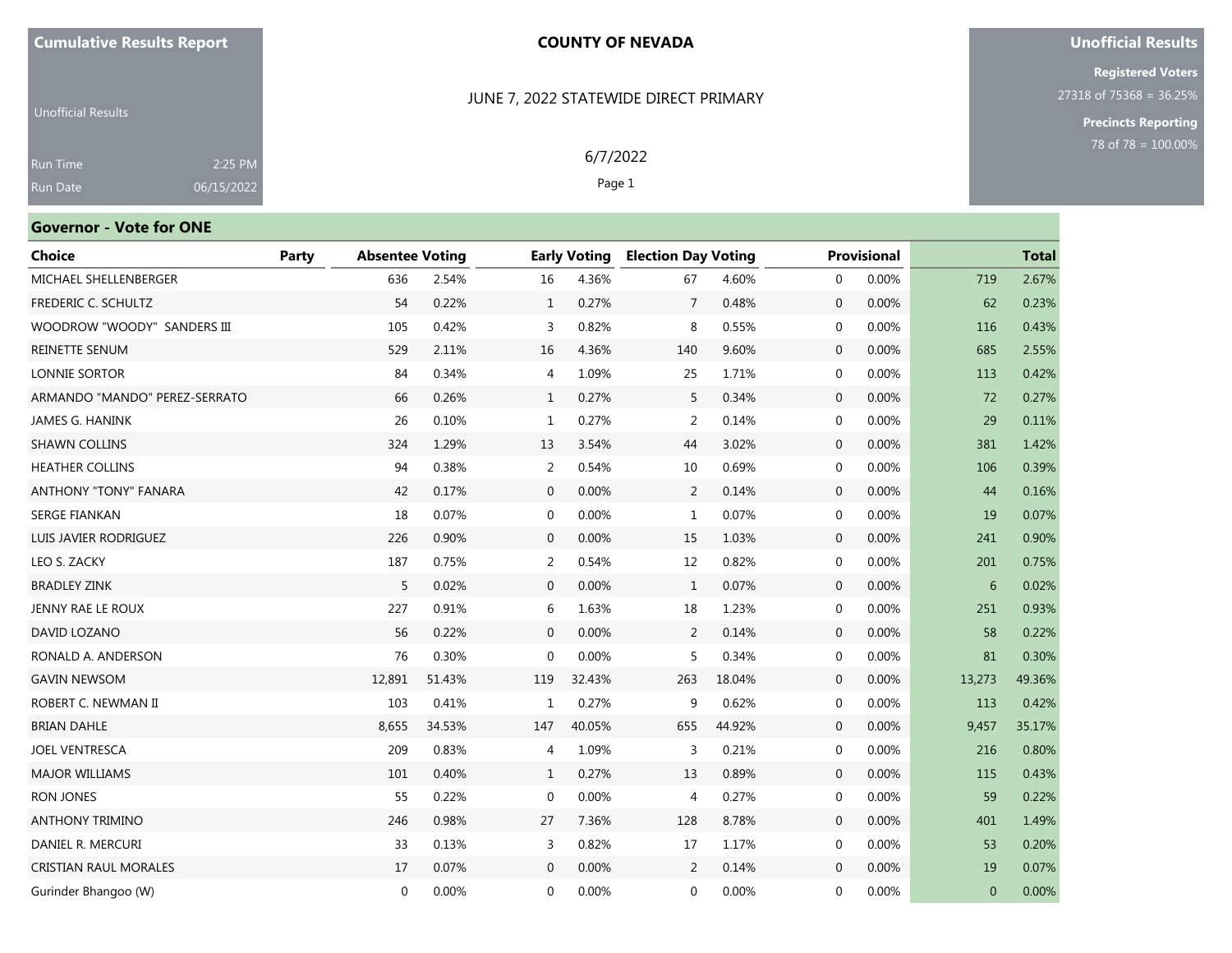| <b>Cumulative Results Report</b> |  |  |
|----------------------------------|--|--|
|----------------------------------|--|--|

JUNE 7, 2022 STATEWIDE DIRECT PRIMARY

6/7/2022 Page 2

### **Unofficial Results**

**Registered Voters** 27318 of 75368 = 36.25%

**Precincts Reporting**

| <b>Run Time</b><br>2:25 PM    |  |
|-------------------------------|--|
| 06/15/2022<br><b>Run Date</b> |  |

# **Governor - Vote for ONE**

| Choice         | Party       | <b>Absentee Voting</b> |                | <b>Early Voting</b> |             | <b>Election Day Voting</b> |               | Provisional |          | <b>Total</b> |                |
|----------------|-------------|------------------------|----------------|---------------------|-------------|----------------------------|---------------|-------------|----------|--------------|----------------|
| Jeff Scott (W) |             | 0                      | $0.00\%$       |                     | $0.00\%$    | $\Omega$                   | $0.00\%$      | $\Omega$    | $0.00\%$ |              | 0.00%          |
|                | Cast Votes: |                        | 25,065 100.00% |                     | 367 100.00% |                            | 1,458 100.00% |             | 0.00%    |              | 26,890 100.00% |
|                | Undervotes: | 400                    |                |                     |             |                            |               |             |          | 411          |                |
|                | Overvotes:  |                        |                |                     |             | 15                         |               |             |          | 17           |                |

### **Lieutenant Governor - Vote for ONE**

| <b>Choice</b>                | Party       | <b>Absentee Voting</b> |                |                | <b>Early Voting</b> | <b>Election Day Voting</b> |         |                | <b>Provisional</b> |                | <b>Total</b> |
|------------------------------|-------------|------------------------|----------------|----------------|---------------------|----------------------------|---------|----------------|--------------------|----------------|--------------|
| <b>CLINT W. SAUNDERS</b>     |             | 1,245                  | 5.19%          | 22             | 6.09%               | 167                        | 11.79%  | $\mathbf 0$    | 0.00%              | 1,434          | 5.57%        |
| WILLIAM CAVETT "SKEE" SAACKE |             | 371                    | 1.55%          | 5              | 1.39%               | 27                         | 1.91%   | $\overline{0}$ | 0.00%              | 403            | 1.56%        |
| DAVID HILLBERG               |             | 284                    | 1.18%          | 13             | 3.60%               | 69                         | 4.87%   | $\mathbf 0$    | 0.00%              | 366            | 1.42%        |
| ANGELA E. UNDERWOOD JACOBS   |             | 5,686                  | 23.71%         | 123            | 34.07%              | 464                        | 32.77%  | $\overline{0}$ | 0.00%              | 6,273          | 24.35%       |
| <b>DAVID FENNELL</b>         |             | 3,104                  | 12.94%         | 73             | 20.22%              | 378                        | 26.69%  | $\mathbf{0}$   | 0.00%              | 3,555          | 13.80%       |
| ELENI KOUNALAKIS             |             | 12,555                 | 52.35%         | 114            | 31.58%              | 269                        | 19.00%  | $\overline{0}$ | 0.00%              | 12,938         | 50.22%       |
| <b>MOHAMMAD ARIF</b>         |             | 273                    | 1.14%          | 2              | 0.55%               | 24                         | 1.69%   | $\mathbf 0$    | 0.00%              | 299            | 1.16%        |
| JEFFREY HIGHBEAR MORGAN      |             | 466                    | 1.94%          | 9              | 2.49%               | 18                         | 1.27%   | $\overline{0}$ | 0.00%              | 493            | 1.91%        |
| James Orlando Ogle (W)       |             | $\mathbf 0$            | 0.00%          | $\overline{0}$ | 0.00%               | $\mathbf{0}$               | 0.00%   | $\mathbf{0}$   | 0.00%              | $\overline{0}$ | 0.00%        |
|                              | Cast Votes: |                        | 23,984 100.00% | 361            | 100.00%             | 1,416                      | 100.00% | $\mathbf 0$    | 0.00%              | 25,761         | 100.00%      |
|                              | Undervotes: | 1,481                  |                | 9              |                     | 64                         |         | $\mathbf 0$    |                    | 1,554          |              |
|                              | Overvotes:  | $\mathbf 0$            |                |                |                     | 2                          |         | $\Omega$       |                    |                |              |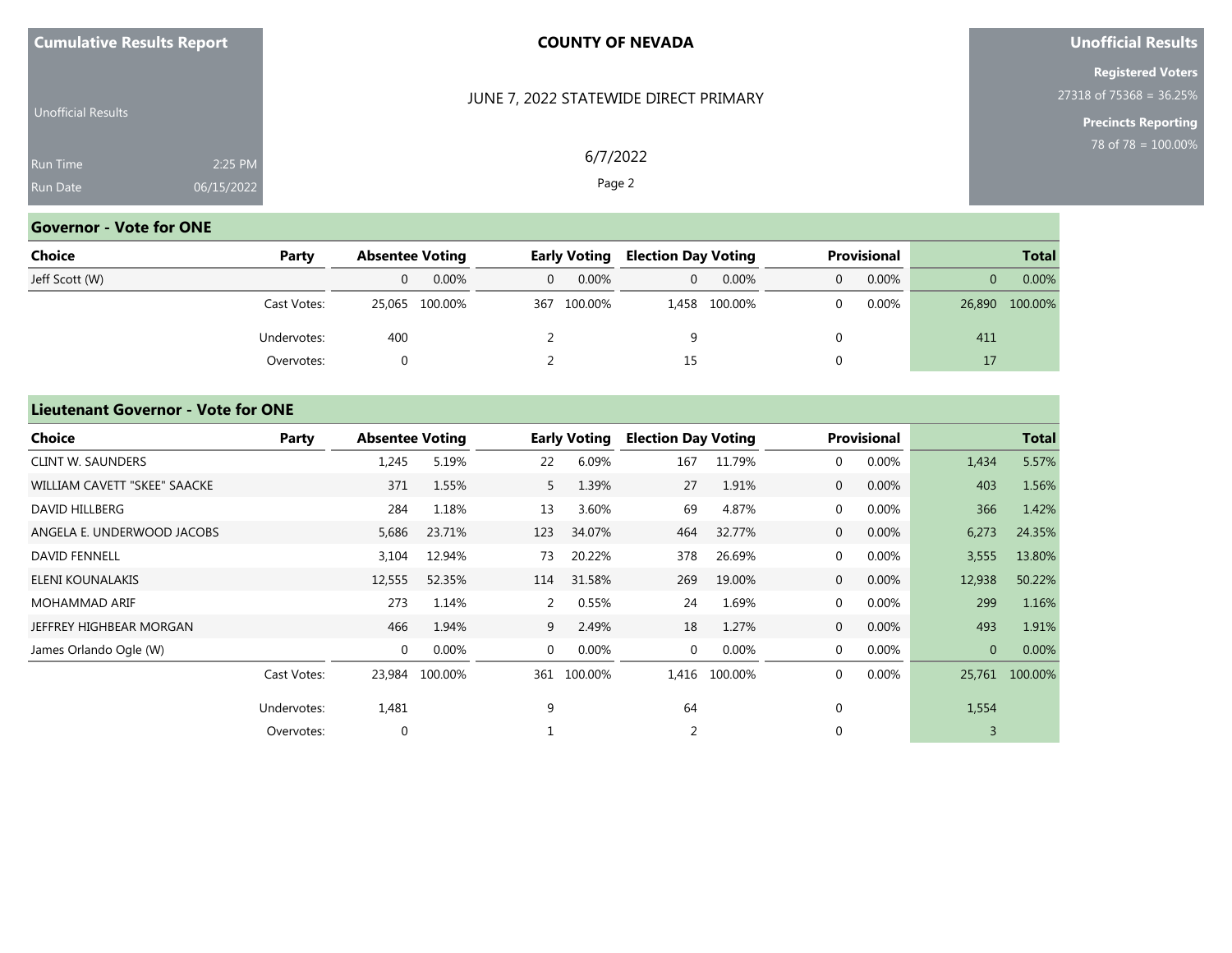### JUNE 7, 2022 STATEWIDE DIRECT PRIMARY

6/7/2022 Page 3

## **Unofficial Results**

**Registered Voters** 27318 of 75368 = 36.25%

**Precincts Reporting**

| <b>Unofficial Results</b> |            |  |
|---------------------------|------------|--|
| <b>Run Time</b>           | 2:25 PM    |  |
| <b>Run Date</b>           | 06/15/2022 |  |

# **Secretary of State - Vote for ONE**

| Choice                 | Party       | <b>Absentee Voting</b> |         |             | <b>Early Voting</b> | <b>Election Day Voting</b> |               |                | <b>Provisional</b> |          | <b>Total</b>   |
|------------------------|-------------|------------------------|---------|-------------|---------------------|----------------------------|---------------|----------------|--------------------|----------|----------------|
| JAMES "JW" PAINE       |             | 1,759                  | 7.29%   | 30          | 8.31%               | 239                        | 16.70%        | $\overline{0}$ | 0.00%              | 2,028    | 7.83%          |
| RACHEL HAMM            |             | 2,876                  | 11.92%  | 97          | 26.87%              | 430                        | 30.05%        | $\overline{0}$ | $0.00\%$           | 3,403    | 13.13%         |
| MATTHEW D. CINOUANTA   |             | 221                    | 0.92%   | 6           | 1.66%               | 57                         | 3.98%         | $\overline{0}$ | $0.00\%$           | 284      | 1.10%          |
| RAUL RODRIGUEZ JR.     |             | 390                    | 1.62%   | 14          | 3.88%               | 57                         | 3.98%         | $\overline{0}$ | $0.00\%$           | 461      | 1.78%          |
| <b>GARY N. BLENNER</b> |             | 515                    | 2.13%   | $7^{\circ}$ | 1.94%               | 43                         | 3.00%         | $\overline{0}$ | $0.00\%$           | 565      | 2.18%          |
| <b>ROB BERNOSKY</b>    |             | 4,720                  | 19.57%  | 81          | 22.44%              | 289                        | 20.20%        | $\overline{0}$ | 0.00%              | 5,090    | 19.64%         |
| SHIRLEY N. WEBER       |             | 13,642                 | 56.55%  | 126         | 34.90%              | 316                        | 22.08%        | $\overline{0}$ | 0.00%              | 14,084   | 54.35%         |
| Desmond A Silveira (W) |             | $\mathbf{0}$           | 0.00%   | $\Omega$    | $0.00\%$            | $\mathbf 0$                | 0.00%         | $\overline{0}$ | 0.00%              | $\Omega$ | 0.00%          |
|                        | Cast Votes: | 24,123                 | 100.00% |             | 361 100.00%         |                            | 1,431 100.00% | $\overline{0}$ | 0.00%              |          | 25,915 100.00% |
|                        | Undervotes: | 1,342                  |         | 10          |                     | 49                         |               | $\mathbf 0$    |                    | 1,401    |                |
|                        | Overvotes:  | $\mathbf 0$            |         | $\mathbf 0$ |                     | 2                          |               | $\mathbf 0$    |                    | 2        |                |

# **Controller - Vote for ONE**

| Choice              | Party       | <b>Absentee Voting</b> |                |             | <b>Early Voting</b> | <b>Election Day Voting</b> |         |                | <b>Provisional</b> |        | <b>Total</b>   |
|---------------------|-------------|------------------------|----------------|-------------|---------------------|----------------------------|---------|----------------|--------------------|--------|----------------|
| <b>LANHEE CHEN</b>  |             | 10,190                 | 41.78%         | 226         | 62.60%              | 1,063                      | 74.44%  | $\overline{0}$ | 0.00%              | 11,479 | 43.85%         |
| MALIA M. COHEN      |             | 5,811                  | 23.82%         | 58          | 16.07%              | 130                        | 9.10%   | $\mathbf{0}$   | 0.00%              | 5,999  | 22.91%         |
| <b>STEVE GLAZER</b> |             | 2,041                  | 8.37%          | 20          | 5.54%               | 54                         | 3.78%   | $\overline{0}$ | 0.00%              | 2,115  | 8.08%          |
| <b>RON GALPERIN</b> |             | 1,573                  | 6.45%          | 17          | 4.71%               | 30                         | 2.10%   | $\mathbf{0}$   | 0.00%              | 1,620  | 6.19%          |
| <b>YVONNE YIU</b>   |             | 4,011                  | 16.44%         | 29          | 8.03%               | 93                         | 6.51%   | $\overline{0}$ | 0.00%              | 4,133  | 15.79%         |
| <b>LAURA WELLS</b>  |             | 765                    | 3.14%          | 11          | 3.05%               | 58                         | 4.06%   | $\mathbf{0}$   | 0.00%              | 834    | 3.19%          |
|                     | Cast Votes: |                        | 24,391 100.00% |             | 361 100.00%         | 1,428                      | 100.00% | $\Omega$       | 0.00%              |        | 26,180 100.00% |
|                     | Undervotes: | 1,074                  |                | 10          |                     | 51                         |         | $\Omega$       |                    | 1,135  |                |
|                     | Overvotes:  | $\mathbf{0}$           |                | $\mathbf 0$ |                     | 3                          |         | $\Omega$       |                    | 3      |                |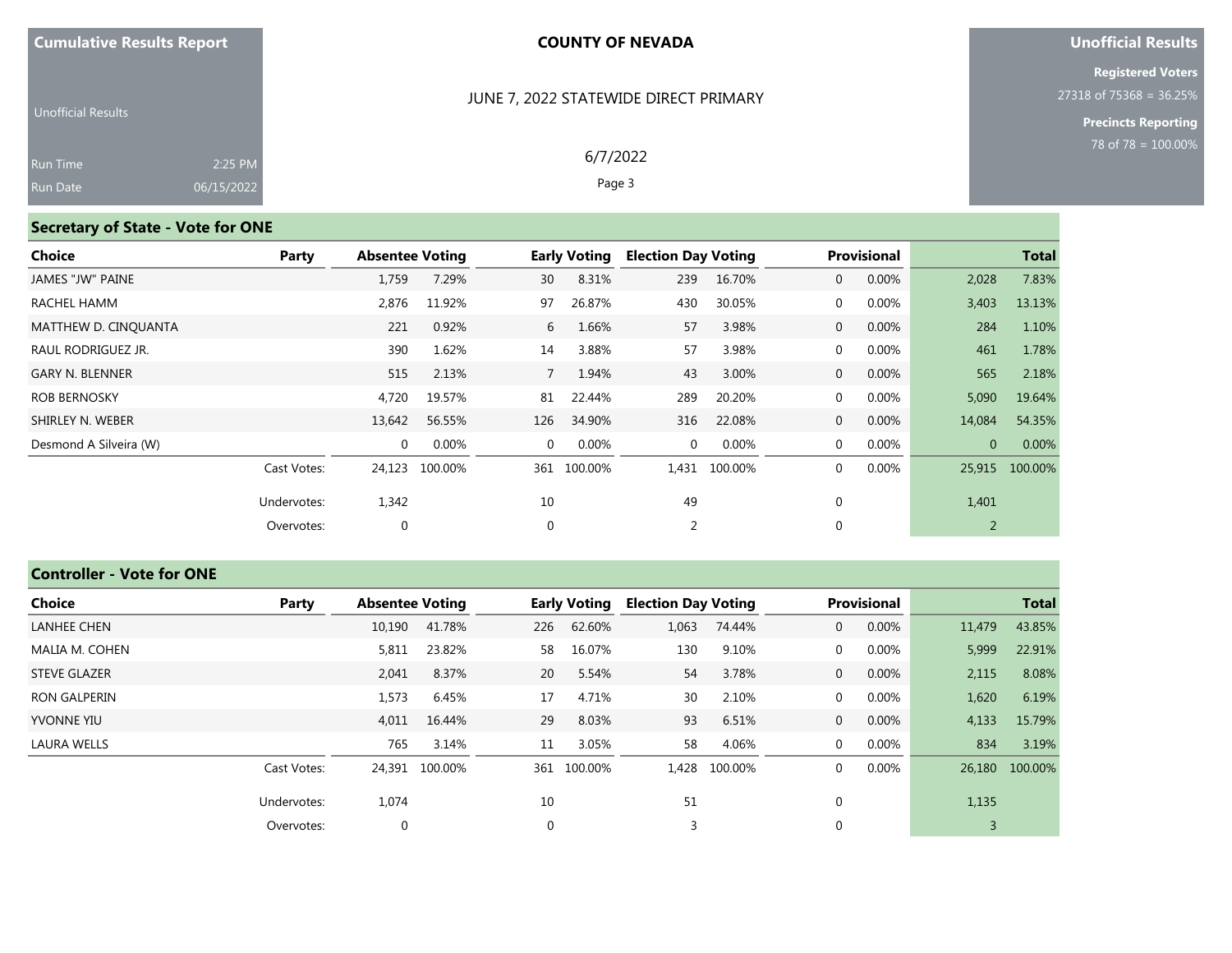|  |  |  | <b>Cumulative Results Report</b> |
|--|--|--|----------------------------------|
|--|--|--|----------------------------------|

### JUNE 7, 2022 STATEWIDE DIRECT PRIMARY

6/7/2022 Page 4

## **Unofficial Results**

**Registered Voters** 27318 of 75368 = 36.25%

**Precincts Reporting**

| Unofficial Results |            |  |
|--------------------|------------|--|
| <b>Run Time</b>    | $2:25$ PM  |  |
| <b>Run Date</b>    | 06/15/2022 |  |

# **Treasurer - Vote for ONE**

| Choice           | Party       | <b>Absentee Voting</b> |                |     | <b>Early Voting</b> |     | <b>Election Day Voting</b> |                | <b>Provisional</b> | <b>Total</b> |                |
|------------------|-------------|------------------------|----------------|-----|---------------------|-----|----------------------------|----------------|--------------------|--------------|----------------|
| JACK M. GUERRERO |             | 6,439                  | 26.53%         | 151 | 42.30%              | 743 | 52.43%                     | 0              | 0.00%              | 7,333        | 28.16%         |
| MEGHANN ADAMS    |             | 484                    | 1.99%          | 11  | 3.08%               | 35  | 2.47%                      | $\Omega$       | 0.00%              | 530          | 2.04%          |
| ANDREW DO        |             | 3,891                  | 16.03%         | 75  | 21.01%              | 326 | 23.01%                     | $\overline{0}$ | 0.00%              | 4,292        | 16.48%         |
| FIONA MA         |             | 13,456                 | 55.44%         | 120 | 33.61%              | 313 | 22.09%                     | $\Omega$       | 0.00%              | 13,889       | 53.33%         |
|                  | Cast Votes: |                        | 24,270 100.00% |     | 357 100.00%         |     | 1,417 100.00%              | 0              | 0.00%              |              | 26,044 100.00% |
|                  | Undervotes: | 1,195                  |                | 14  |                     | 64  |                            |                |                    | 1,273        |                |
|                  | Overvotes:  | $\mathbf{0}$           |                |     |                     |     |                            |                |                    |              |                |

# **Attorney General - Vote for ONE**

| Choice              | Party       | <b>Absentee Voting</b> |                |          | <b>Early Voting</b> | <b>Election Day Voting</b> |               |                | Provisional |        | <b>Total</b>   |
|---------------------|-------------|------------------------|----------------|----------|---------------------|----------------------------|---------------|----------------|-------------|--------|----------------|
| ANNE MARIE SCHUBERT |             | 2,668                  | 10.84%         | 49       | 13.35%              | 146                        | 10.19%        | $\mathbf{0}$   | 0.00%       | 2,863  | 10.84%         |
| NATHAN HOCHMAN      |             | 4,772                  | 19.39%         | 83       | 22.62%              | 378                        | 26.38%        | $\mathbf{0}$   | 0.00%       | 5,233  | 19.82%         |
| DAN KAPELOVITZ      |             | 525                    | 2.13%          | 5        | 1.36%               | 50                         | 3.49%         | $\overline{0}$ | 0.00%       | 580    | 2.20%          |
| <b>ROB BONTA</b>    |             | 12,378                 | 50.30%         | 116      | 31.61%              | 261                        | 18.21%        | 0              | 0.00%       | 12,755 | 48.30%         |
| <b>ERIC EARLY</b>   |             | 4,266                  | 17.34%         | 114      | 31.06%              | 598                        | 41.73%        | $\overline{0}$ | 0.00%       | 4,978  | 18.85%         |
|                     | Cast Votes: |                        | 24.609 100.00% | 367      | 100.00%             |                            | 1,433 100.00% | $\Omega$       | 0.00%       |        | 26,409 100.00% |
|                     | Undervotes: | 856                    |                | 4        |                     | 46                         |               | $\mathbf{0}$   |             | 906    |                |
|                     | Overvotes:  |                        |                | $\Omega$ |                     |                            |               | 0              |             | 3      |                |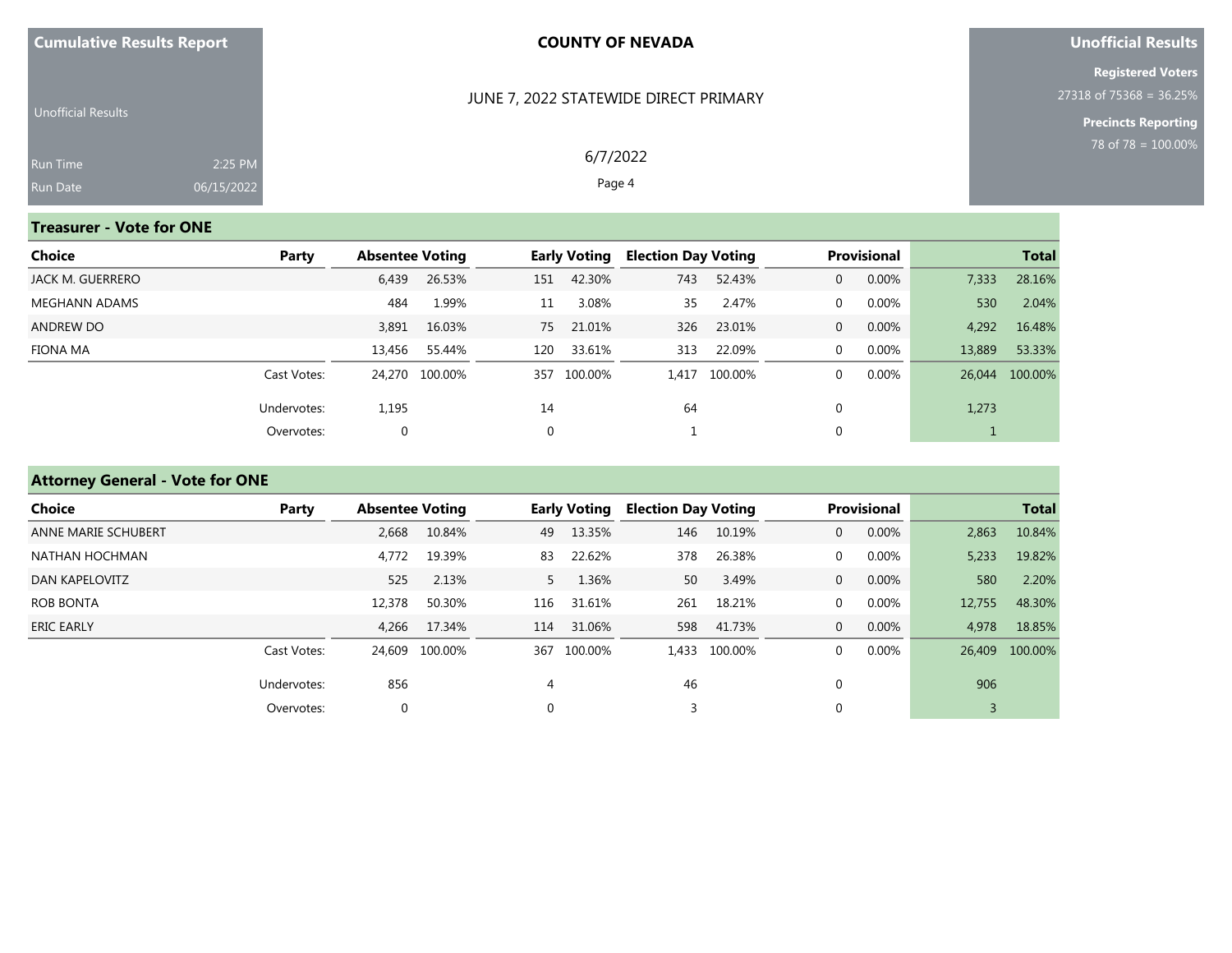### JUNE 7, 2022 STATEWIDE DIRECT PRIMARY

### **Unofficial Results**

**Registered Voters** 27318 of 75368 = 36.25%

> **Precincts Reporting** 78 of 78 = 100.00%

| <b>Unofficial Results</b> |            |  |
|---------------------------|------------|--|
| <b>Run Time</b>           | 2:25 PM    |  |
| <b>Run Date</b>           | 06/15/2022 |  |

# 6/7/2022

Page 5

### **Insurance Commissioner - Vote for ONE**

| Choice                     | Party       | <b>Absentee Voting</b> |         |             | <b>Early Voting</b> | <b>Election Day Voting</b> |         |                | Provisional |             | <b>Total</b> |
|----------------------------|-------------|------------------------|---------|-------------|---------------------|----------------------------|---------|----------------|-------------|-------------|--------------|
| NATHALIE HRIZI             |             | 396                    | 1.65%   | 10          | 2.80%               | 24                         | 1.71%   | 0              | 0.00%       | 430         | 1.67%        |
| ROBERT HOWELL              |             | 4,647                  | 19.42%  | 114         | 31.93%              | 517                        | 36.82%  | $\overline{0}$ | 0.00%       | 5,278       | 20.54%       |
| <b>GREG CONLON</b>         |             | 4,286                  | 17.91%  | 91          | 25.49%              | 400                        | 28.49%  | 0              | 0.00%       | 4,777       | 18.59%       |
| <b>VERONIKA FIMBRES</b>    |             | 463                    | 1.93%   | 6           | 1.68%               | 36                         | 2.56%   | $\overline{0}$ | 0.00%       | 505         | 1.97%        |
| RICARDO LARA               |             | 8,320                  | 34.76%  | 77          | 21.57%              | 175                        | 12.46%  | 0              | $0.00\%$    | 8,572       | 33.36%       |
| <b>MARC LEVINE</b>         |             | 3,983                  | 16.64%  | 32          | 8.96%               | 89                         | 6.34%   | $\overline{0}$ | 0.00%       | 4,104       | 15.97%       |
| <b>VINSON EUGENE ALLEN</b> |             | 1,214                  | 5.07%   | 11          | 3.08%               | 64                         | 4.56%   | 0              | 0.00%       | 1,289       | 5.02%        |
| JASPER "JAY" JACKSON       |             | 247                    | 1.03%   | 3           | 0.84%               | 5                          | 0.36%   | $\overline{0}$ | 0.00%       | 255         | 0.99%        |
| ROBERT J. MOLNAR           |             | 377                    | 1.58%   | 13          | 3.64%               | 94                         | 6.70%   | 0              | 0.00%       | 484         | 1.88%        |
|                            | Cast Votes: | 23,933                 | 100.00% | 357         | 100.00%             | 1,404                      | 100.00% | $\mathbf{0}$   | 0.00%       | 25,694      | 100.00%      |
|                            | Undervotes: | 1,532                  |         | 14          |                     | 77                         |         | 0              |             | 1,623       |              |
|                            | Overvotes:  | 0                      |         | $\mathbf 0$ |                     |                            |         | 0              |             | $\mathbf 1$ |              |

## **Board of Equalization Member District 1 - Vote for ONE**

| <b>Choice</b>        | Party       | <b>Absentee Voting</b> |                |     | <b>Early Voting</b> | <b>Election Day Voting</b> |               |              | <b>Provisional</b> |        | <b>Total</b>   |
|----------------------|-------------|------------------------|----------------|-----|---------------------|----------------------------|---------------|--------------|--------------------|--------|----------------|
| NADER SHAHATIT       |             | 2,786                  | 11.83%         | 34  | 9.47%               | 76                         | 5.46%         | $\mathbf{0}$ | 0.00%              | 2,896  | 11.45%         |
| <b>TED GAINES</b>    |             | 10,882                 | 46.21%         | 235 | 65.46%              | 1,080                      | 77.59%        | $\mathbf{0}$ | 0.00%              | 12,197 | 48.21%         |
| JOSE S. ALTAMIRANO   |             | 4.841                  | 20.56%         | 40  | 11.14%              | 112                        | 8.05%         | $\mathbf{0}$ | 0.00%              | 4,993  | 19.74%         |
| <b>BRADEN MURPHY</b> |             | 5,038                  | 21.40%         | 50  | 13.93%              | 124                        | 8.91%         | $\mathbf{0}$ | $0.00\%$           | 5,212  | 20.60%         |
|                      | Cast Votes: |                        | 23,547 100.00% |     | 359 100.00%         |                            | 1,392 100.00% | $\mathbf 0$  | 0.00%              |        | 25,298 100.00% |
|                      | Undervotes: | 1,918                  |                | 12  |                     | 88                         |               | 0            |                    | 2,018  |                |
|                      | Overvotes:  | 0                      |                | 0   |                     | $\overline{2}$             |               | 0            |                    |        |                |

|                    | United States Senator (Full Term) - Vote for ONE |                        |       |  |           |  |                                         |  |             |       |       |  |  |
|--------------------|--------------------------------------------------|------------------------|-------|--|-----------|--|-----------------------------------------|--|-------------|-------|-------|--|--|
| Choice             | Party                                            | <b>Absentee Voting</b> |       |  |           |  | <b>Early Voting Election Day Voting</b> |  | Provisional |       | Total |  |  |
| <b>CHUCK SMITH</b> |                                                  | L.836.                 | 7.51% |  | 37 10.39% |  | 208 14.75%                              |  | 0.00%       | 2.081 | 7.94% |  |  |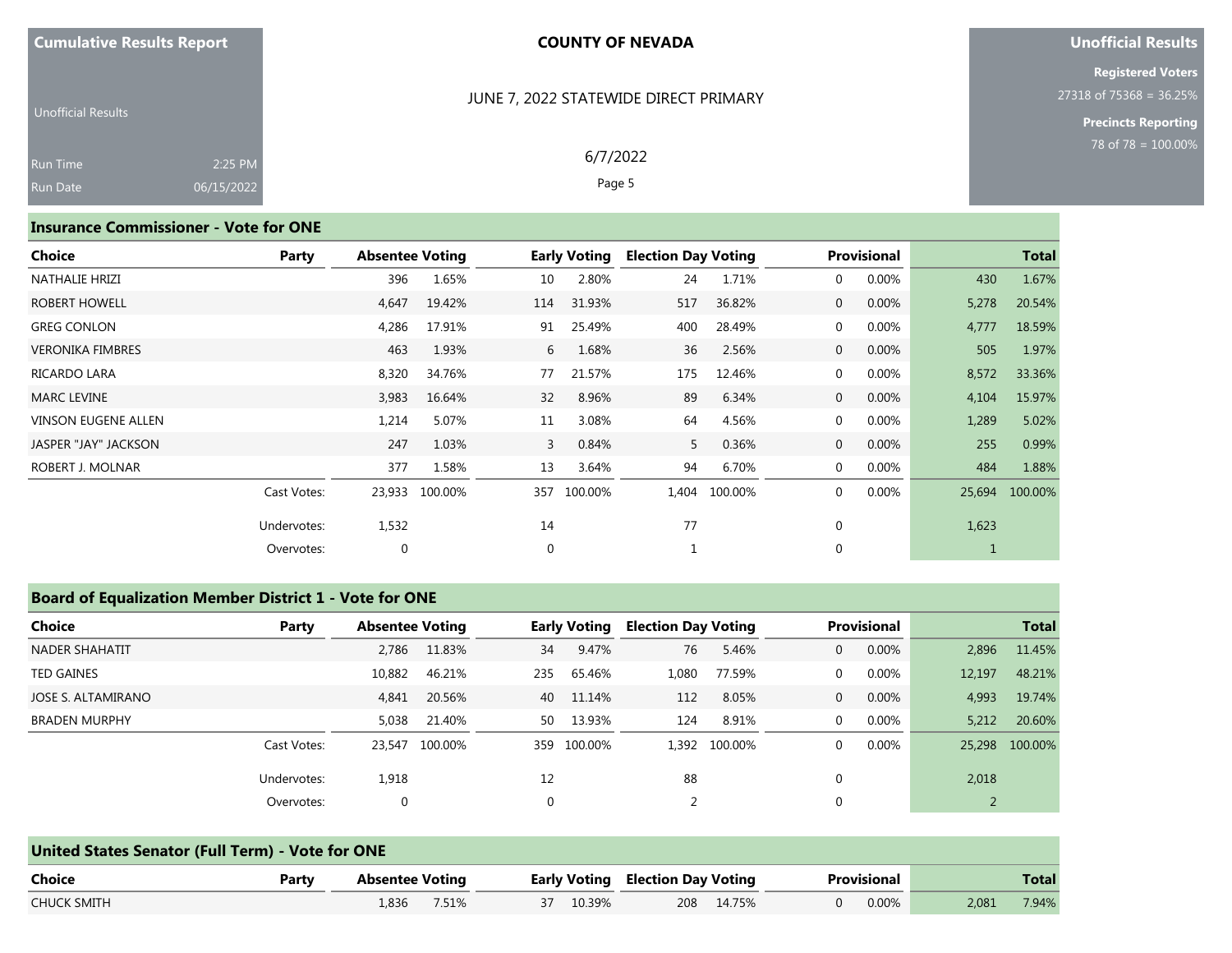### **Unofficial Results**

**Registered Voters** 27318 of 75368 = 36.25%

> **Precincts Reporting** 78 of 78 = 100.00%

Unofficial Results Run Time Run Date 2:25 PM 06/15/2022

# JUNE 7, 2022 STATEWIDE DIRECT PRIMARY

6/7/2022 Page 6

| <b>United States Senator (Full Term) - Vote for ONE</b> |             |                        |         |                |                     |                            |         |                       |              |                         |
|---------------------------------------------------------|-------------|------------------------|---------|----------------|---------------------|----------------------------|---------|-----------------------|--------------|-------------------------|
| <b>Choice</b>                                           | Party       | <b>Absentee Voting</b> |         |                | <b>Early Voting</b> | <b>Election Day Voting</b> |         | <b>Provisional</b>    |              | <b>Total</b>            |
| JOHN THOMPSON PARKER                                    |             | 225                    | 0.92%   | 3              | 0.84%               | 9                          | 0.64%   | 0.00%<br>$\mathbf{0}$ | 237          | 0.90%                   |
| ALEX PADILLA                                            |             | 12,826                 | 52.46%  | 115            | 32.30%              | 281                        | 19.93%  | $\mathbf{0}$<br>0.00% | 13,222       | 50.44%                  |
| <b>ENRIQUE PETRIS</b>                                   |             | 59                     | 0.24%   | 2              | 0.56%               | 5                          | 0.35%   | 0.00%<br>0            | 66           | 0.25%                   |
| OBAIDUL HUO PIRJADA                                     |             | 59                     | 0.24%   | $\mathbf{0}$   | 0.00%               | 6                          | 0.43%   | $\mathbf 0$<br>0.00%  | 65           | 0.25%                   |
| DOUGLAS HOWARD PIERCE                                   |             | 356                    | 1.46%   | 8              | 2.25%               | 16                         | 1.13%   | 0.00%<br>0            | 380          | 1.45%                   |
| <b>MYRON L. HALL</b>                                    |             | 183                    | 0.75%   | 3              | 0.84%               | 13                         | 0.92%   | $\mathbf{0}$<br>0.00% | 199          | 0.76%                   |
| <b>TIMOTHY J URSICH</b>                                 |             | 110                    | 0.45%   | 2              | 0.56%               | 1                          | 0.07%   | 0<br>0.00%            | 113          | 0.43%                   |
| <b>JAMES "HENK" CONN</b>                                |             | 177                    | 0.72%   | 3              | 0.84%               | 9                          | 0.64%   | 0.00%<br>$\mathbf 0$  | 189          | 0.72%                   |
| DON J. GRUNDMANN                                        |             | 47                     | 0.19%   | $\mathbf{1}$   | 0.28%               | $\overline{7}$             | 0.50%   | $\mathbf{0}$<br>0.00% | 55           | 0.21%                   |
| <b>ELEANOR GARCIA</b>                                   |             | 94                     | 0.38%   | $\mathbf{1}$   | 0.28%               | 7                          | 0.50%   | 0.00%<br>$\mathbf 0$  | 102          | 0.39%                   |
| ROBERT GEORGE LUCERO, JR                                |             | 90                     | 0.37%   | 4              | 1.12%               | 11                         | 0.78%   | $\mathbf{0}$<br>0.00% | 105          | 0.40%                   |
| SARAH SUN LIEW                                          |             | 138                    | 0.56%   | 2              | 0.56%               | 12                         | 0.85%   | 0.00%<br>$\mathbf 0$  | 152          | 0.58%                   |
| DAPHNE BRADFORD                                         |             | 74                     | 0.30%   | 2              | 0.56%               | $\mathbf 0$                | 0.00%   | 0<br>0.00%            | 76           | 0.29%                   |
| JAMES P. BRADLEY                                        |             | 553                    | 2.26%   | 11             | 3.09%               | 49                         | 3.48%   | 0.00%<br>$\mathbf 0$  | 613          | 2.34%                   |
| AKINYEMI AGBEDE                                         |             | 103                    | 0.42%   | $\overline{3}$ | 0.84%               | $\overline{7}$             | 0.50%   | 0<br>0.00%            | 113          | 0.43%                   |
| <b>JON ELIST</b>                                        |             | 1,391                  | 5.69%   | 24             | 6.74%               | 120                        | 8.51%   | $\mathbf 0$<br>0.00%  | 1,535        | 5.86%                   |
| PAMELA ELIZONDO                                         |             | 74                     | 0.30%   | $\mathbf{0}$   | 0.00%               | 12                         | 0.85%   | 0.00%<br>0            | 86           | 0.33%                   |
| DAN O'DOWD                                              |             | 77                     | 0.31%   | $\mathbf 0$    | 0.00%               | 5                          | 0.35%   | $\mathbf 0$<br>0.00%  | 82           | 0.31%                   |
| <b>CORDIE WILLIAMS</b>                                  |             | 884                    | 3.62%   | 14             | 3.93%               | 144                        | 10.21%  | 0.00%<br>$\mathbf{0}$ | 1,042        | 3.98%                   |
| <b>DEON D. JENKINS</b>                                  |             | 12                     | 0.05%   | $\mathbf{0}$   | 0.00%               | $\mathbf{0}$               | 0.00%   | 0.00%<br>$\mathbf{0}$ | 12           | 0.05%                   |
| CARLOS GUILLERMO TAPIA                                  |             | 24                     | 0.10%   | $\Omega$       | 0.00%               | 3                          | 0.21%   | $\mathbf{0}$<br>0.00% | 27           | 0.10%                   |
| <b>MARK P. MEUSER</b>                                   |             | 5,055                  | 20.68%  | 121            | 33.99%              | 485                        | 34.40%  | $\mathbf{0}$<br>0.00% | 5,661        | 21.60%                  |
| Irene Ratliff (W)                                       |             | $\mathbf 0$            | 0.00%   | $\mathbf{0}$   | 0.00%               | 0                          | 0.00%   | 0.00%<br>$\mathbf{0}$ | $\mathbf{0}$ | 0.00%                   |
| Lijun (Lily) Zhou (W)                                   |             | $\mathbf{0}$           | 0.00%   | $\mathbf{0}$   | 0.00%               | $\mathbf 0$                | 0.00%   | $\mathbf{0}$<br>0.00% |              | $\mathbf{0}$<br>0.00%   |
| Marc Alexander Roth (W)                                 |             | $\mathbf{0}$           | 0.00%   | $\mathbf{0}$   | 0.00%               | $\mathbf 0$                | 0.00%   | 0<br>0.00%            |              | 0.00%<br>$\mathbf{0}$   |
| Mark A. Ruzon (W)                                       |             | $\Omega$               | 0.00%   | $\Omega$       | 0.00%               | $\mathbf{0}$               | 0.00%   | $\mathbf{0}$<br>0.00% |              | $\overline{0}$<br>0.00% |
|                                                         | Cast Votes: | 24,447                 | 100.00% | 356            | 100.00%             | 1,410                      | 100.00% | 0<br>0.00%            | 26,213       | 100.00%                 |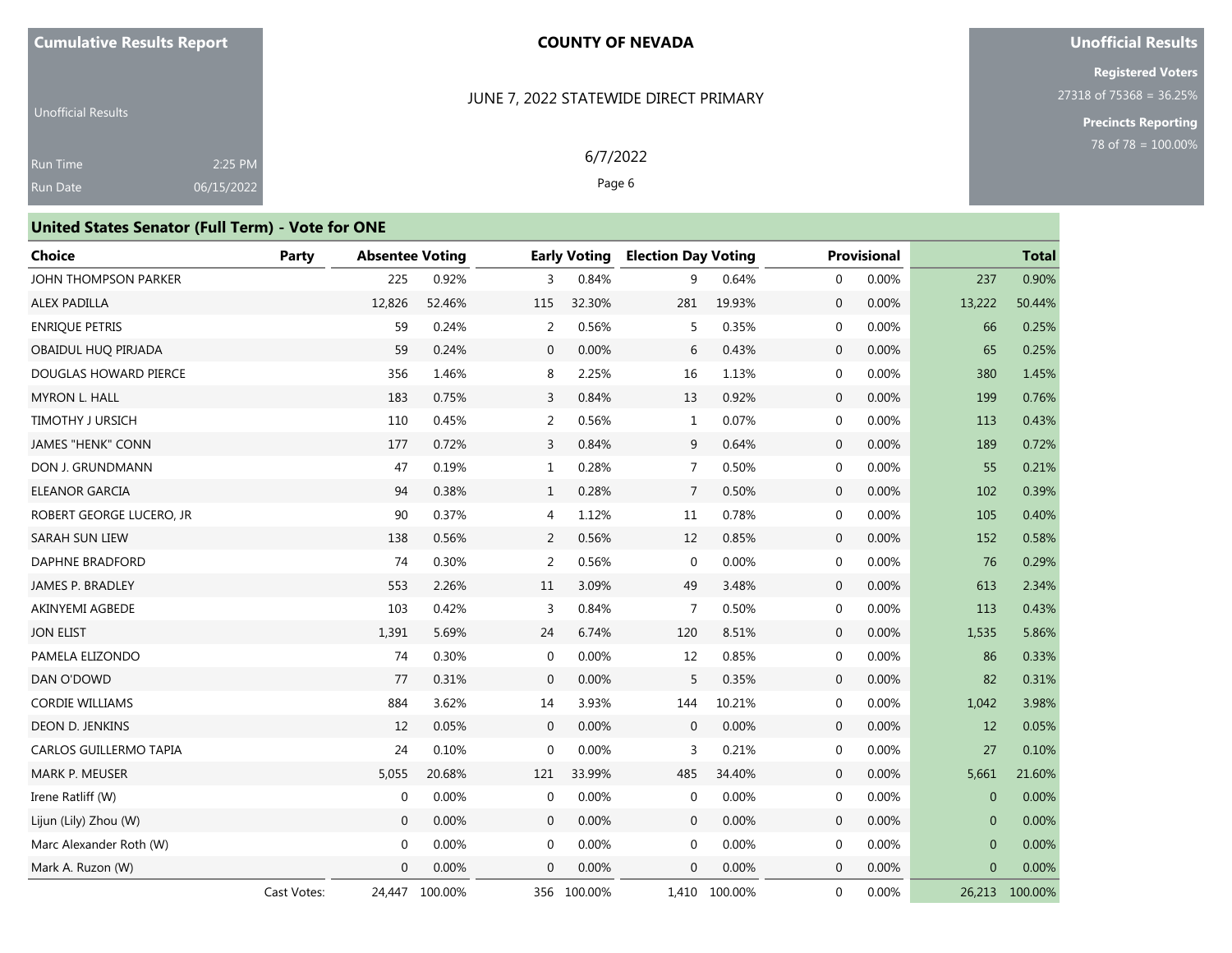| <b>Cumulative Results Report</b> |                       |                     | <b>COUNTY OF NEVADA</b> |                                       | <b>Unofficial Results</b>                           |                            |             |                                                       |
|----------------------------------|-----------------------|---------------------|-------------------------|---------------------------------------|-----------------------------------------------------|----------------------------|-------------|-------------------------------------------------------|
| <b>Unofficial Results</b>        |                       |                     |                         | JUNE 7, 2022 STATEWIDE DIRECT PRIMARY |                                                     |                            |             | <b>Registered Voters</b><br>$27318$ of 75368 = 36.25% |
| Run Time<br>Run Date             | 2:25 PM<br>06/15/2022 |                     |                         |                                       | <b>Precincts Reporting</b><br>78 of 78 = $100.00\%$ |                            |             |                                                       |
|                                  | Undervotes:           | 1,015<br>Overvotes: | 9                       |                                       | 33<br>39                                            | $\mathbf 0$<br>$\mathbf 0$ | 1,053<br>49 |                                                       |

# **United States Senator (Partial/Unexpired Term) - Vote for ONE**

| <b>Choice</b>            | Party       | <b>Absentee Voting</b> |         |             | <b>Early Voting</b> | <b>Election Day Voting</b> |         |                | Provisional |                | <b>Total</b> |
|--------------------------|-------------|------------------------|---------|-------------|---------------------|----------------------------|---------|----------------|-------------|----------------|--------------|
| <b>ALEX PADILLA</b>      |             | 12,730                 | 52.08%  | 111         | 31.09%              | 292                        | 20.67%  | $\mathbf 0$    | 0.00%       | 13,133         | 50.10%       |
| <b>MYRON L. HALL</b>     |             | 616                    | 2.52%   | 9           | 2.52%               | 67                         | 4.74%   | $\mathbf 0$    | 0.00%       | 692            | 2.64%        |
| TIMOTHY URSICH JR.       |             | 847                    | 3.47%   | 12          | 3.36%               | 25                         | 1.77%   | $\mathbf{0}$   | 0.00%       | 884            | 3.37%        |
| DAPHNE BRADFORD          |             | 331                    | 1.35%   | 7           | 1.96%               | 20                         | 1.42%   | $\mathbf 0$    | 0.00%       | 358            | 1.37%        |
| JAMES P. BRADLEY         |             | 1,233                  | 5.04%   | 25          | 7.00%               | 128                        | 9.06%   | $\mathbf 0$    | 0.00%       | 1,386          | 5.29%        |
| <b>JON ELIST</b>         |             | 1,785                  | 7.30%   | 35          | 9.80%               | 139                        | 9.84%   | $\overline{0}$ | 0.00%       | 1,959          | 7.47%        |
| DAN O'DOWD               |             | 275                    | 1.13%   | 5           | 1.40%               | 8                          | 0.57%   | $\mathbf 0$    | 0.00%       | 288            | 1.10%        |
| <b>MARK P. MEUSER</b>    |             | 6,625                  | 27.10%  | 153         | 42.86%              | 734                        | 51.95%  | $\mathbf 0$    | 0.00%       | 7,512          | 28.66%       |
| Irene Ratliff (W)        |             | $\mathbf{0}$           | 0.00%   | $\mathbf 0$ | 0.00%               | $\mathbf{0}$               | 0.00%   | $\mathbf{0}$   | 0.00%       | $\overline{0}$ | 0.00%        |
| John Thompson Parker (W) |             | $\mathbf 0$            | 0.00%   | $\mathbf 0$ | 0.00%               | $\mathbf 0$                | 0.00%   | $\overline{0}$ | 0.00%       | $\overline{0}$ | 0.00%        |
|                          | Cast Votes: | 24,442                 | 100.00% | 357         | 100.00%             | 1,413                      | 100.00% | $\mathbf 0$    | 0.00%       | 26,212         | 100.00%      |
|                          | Undervotes: | 1,021                  |         | 13          |                     | 68                         |         | 0              |             | 1,102          |              |
|                          | Overvotes:  | 0                      |         | $\mathbf 0$ |                     |                            |         | $\mathbf{0}$   |             |                |              |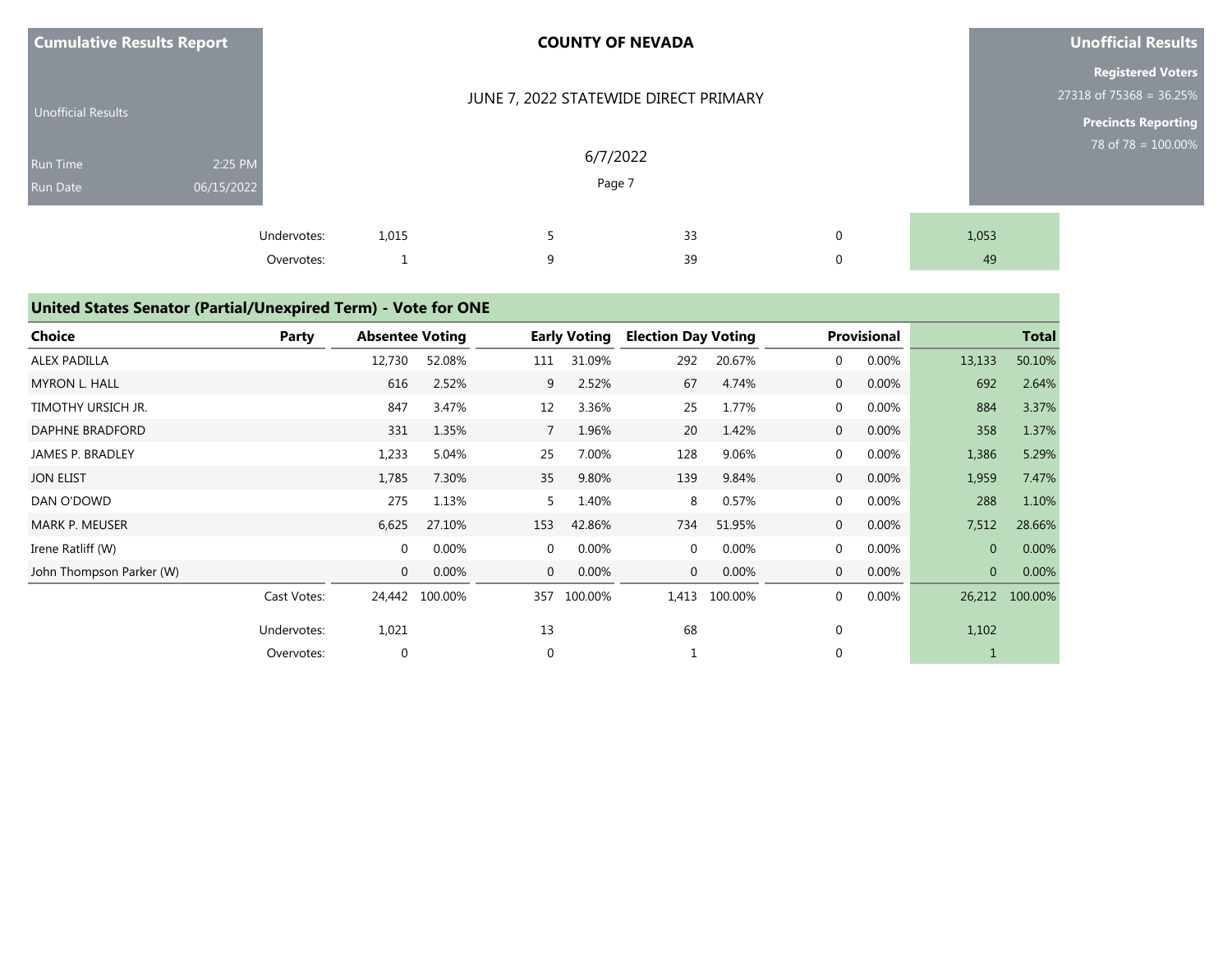|  |  |  | <b>Cumulative Results Report</b> |  |  |
|--|--|--|----------------------------------|--|--|
|--|--|--|----------------------------------|--|--|

## **Unofficial Results**

**Registered Voters** 27318 of 75368 = 36.25%

> **Precincts Reporting** 78 of 78 = 100.00%

| <b>Unofficial Results</b> |            |  |
|---------------------------|------------|--|
| <b>Run Time</b>           | $2:25$ PM  |  |
| <b>Run Date</b>           | 06/15/2022 |  |

6/7/2022

JUNE 7, 2022 STATEWIDE DIRECT PRIMARY

Page 8

# **House of Representatives of the United States District 3 - Vote for ONE**

| Choice              | Party       | <b>Absentee Voting</b> |                |     | <b>Early Voting</b> | <b>Election Day Voting</b> |               |              | <b>Provisional</b> |                | <b>Total</b>   |
|---------------------|-------------|------------------------|----------------|-----|---------------------|----------------------------|---------------|--------------|--------------------|----------------|----------------|
| DAVID PETERSON      |             | 1,656                  | 6.71%          | 19  | 5.15%               | 58                         | 4.02%         | 0            | 0.00%              | 1,733          | 6.54%          |
| <b>KEVIN KILEY</b>  |             | 7,416                  | 30.03%         | 177 | 47.97%              | 785                        | 54.36%        | 0            | 0.00%              | 8,378          | 31.61%         |
| SCOTT JONES         |             | 3,505                  | 14.19%         | 56  | 15.18%              | 323                        | 22.37%        | 0            | 0.00%              | 3,884          | 14.65%         |
| <b>KERMIT JONES</b> |             | 12.115                 | 49.06%         | 117 | 31.71%              | 278                        | 19.25%        | $\mathbf{0}$ | 0.00%              | 12,510         | 47.20%         |
|                     | Cast Votes: |                        | 24.692 100.00% |     | 369 100.00%         |                            | 1,444 100.00% |              | 0.00%              |                | 26,505 100.00% |
|                     | Undervotes: | 771                    |                |     |                     | 38                         |               |              |                    | 810            |                |
|                     | Overvotes:  | 0                      |                | 0   |                     | 0                          |               |              |                    | $\overline{0}$ |                |

# **State Senate District 4 - Vote for ONE**

| Choice                    | Party       | <b>Absentee Voting</b> |         |                | <b>Early Voting</b> | <b>Election Day Voting</b> |         |                | <b>Provisional</b> |                | <b>Total</b> |
|---------------------------|-------------|------------------------|---------|----------------|---------------------|----------------------------|---------|----------------|--------------------|----------------|--------------|
| <b>JEFF MCKAY</b>         |             | 240                    | 9.89%   | 10             | 21.28%              | 43                         | 22.51%  | $\mathbf{0}$   | 0.00%              | 293            | 10.99%       |
| <b>STEVEN C BAILEY</b>    |             | 162                    | 6.67%   | 10             | 21.28%              | 37                         | 19.37%  | $\mathbf{0}$   | 0.00%              | 209            | 7.84%        |
| <b>JOLENE REHANA DALY</b> |             | 27                     | 1.11%   | $\overline{0}$ | 0.00%               | 9                          | 4.71%   | $\mathbf 0$    | 0.00%              | 36             | 1.35%        |
| <b>MICHAEL GORDON</b>     |             | 21                     | 0.87%   | $\overline{0}$ | 0.00%               | 4                          | 2.09%   | $\overline{0}$ | 0.00%              | 25             | 0.94%        |
| JACK GRIFFITH             |             | 49                     | 2.02%   | 2              | 4.26%               | 8                          | 4.19%   | $\mathbf 0$    | 0.00%              | 59             | 2.21%        |
| MARIE ALVARADO-GIL        |             | 727                    | 29.95%  | 14             | 29.79%              | 37                         | 19.37%  | $\mathbf{0}$   | 0.00%              | 778            | 29.19%       |
| <b>TIM ROBERTSON</b>      |             | 1,046                  | 43.10%  | 8              | 17.02%              | 32                         | 16.75%  | $\mathbf{0}$   | 0.00%              | 1,086          | 40.75%       |
| <b>GEORGE RADANOVICH</b>  |             | 155                    | 6.39%   | 3              | 6.38%               | 21                         | 10.99%  | $\overline{0}$ | 0.00%              | 179            | 6.72%        |
|                           | Cast Votes: | 2,427                  | 100.00% | 47             | 100.00%             | 191                        | 100.00% | $\mathbf 0$    | 0.00%              | 2,665          | 100.00%      |
|                           | Undervotes: | 220                    |         |                |                     | 11                         |         | $\mathbf 0$    |                    | 232            |              |
|                           | Overvotes:  | $\boldsymbol{0}$       |         | $\Omega$       |                     | 0                          |         | $\mathbf 0$    |                    | $\overline{0}$ |              |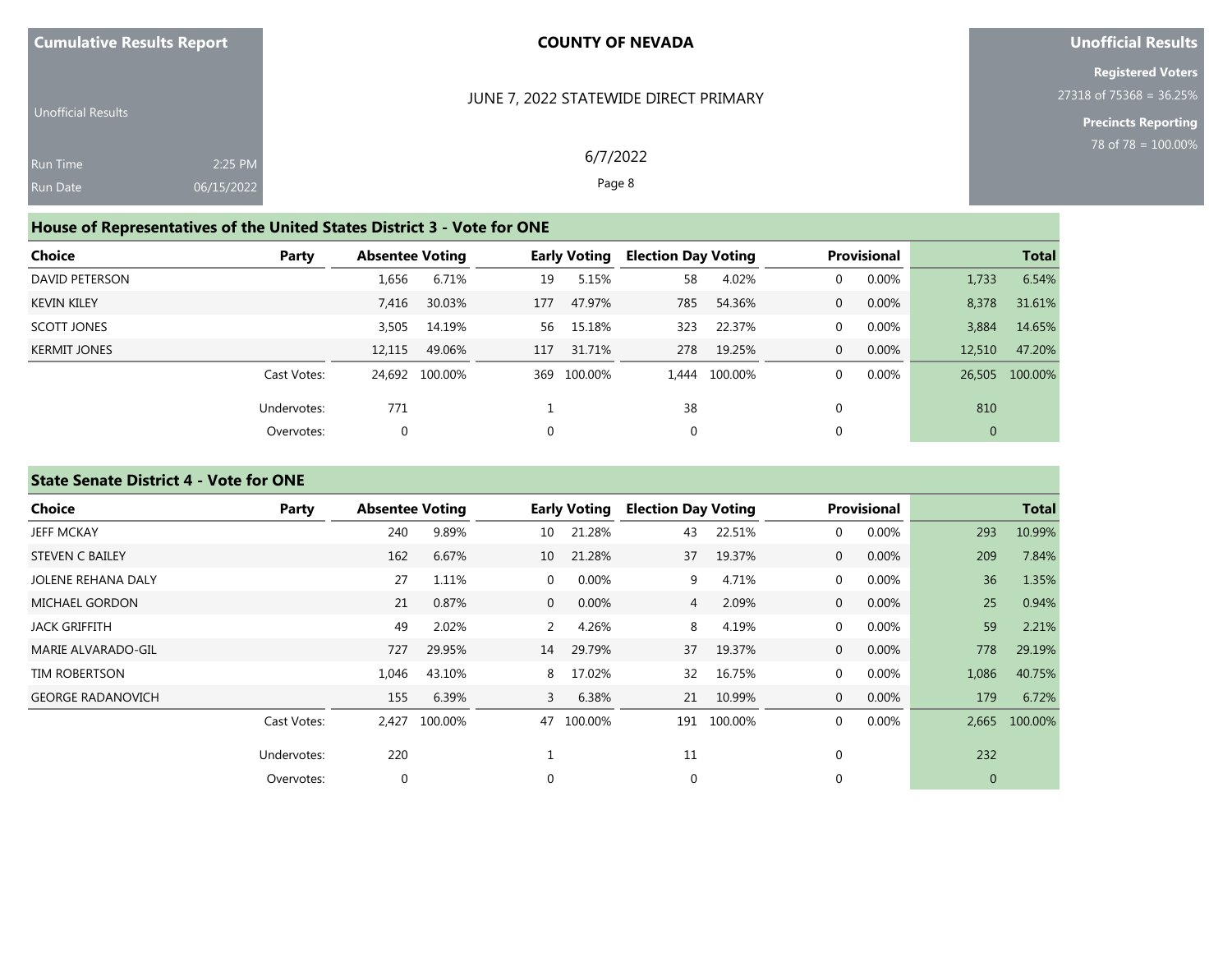| <b>Cumulative Results Report</b> |  |  |  |  |
|----------------------------------|--|--|--|--|
|----------------------------------|--|--|--|--|

#### JUNE 7, 2022 STATEWIDE DIRECT PRIMARY

6/7/2022 Page 9

## **Unofficial Results**

**Registered Voters** 27318 of 75368 = 36.25%

> **Precincts Reporting** 78 of 78 = 100.00%

| <b>Unofficial Results</b> |            |  |
|---------------------------|------------|--|
| <b>Run Time</b>           | $2:25$ PM  |  |
| <b>Run Date</b>           | 06/15/2022 |  |

# **State Assembly Member District 1 - Vote for ONE**

| Choice                      | Party       | <b>Absentee Voting</b> |                |     | Early Voting | <b>Election Day Voting</b> |               |          | <b>Provisional</b> |        | <b>Total</b>   |
|-----------------------------|-------------|------------------------|----------------|-----|--------------|----------------------------|---------------|----------|--------------------|--------|----------------|
| <b>JOSHUA BROWN</b>         |             | 453                    | 1.86%          | 8   | 2.20%        | 31                         | 2.15%         |          | 0.00%              | 492    | 1.89%          |
| <b>BELLE STARR SANDWITH</b> |             | 11,855                 | 48.80%         | 116 | 31.96%       | 280                        | 19.46%        | $\Omega$ | 0.00%              | 12,251 | 46.95%         |
| MEGAN DAHLE                 |             | 9,018                  | 37.12%         | 162 | 44.63%       | 815                        | 56.64%        | $\Omega$ | 0.00%              | 9,995  | 38.30%         |
| <b>KELLY TANNER</b>         |             | 2,968                  | 12.22%         | 77  | 21.21%       | 313                        | 21.75%        | $\Omega$ | 0.00%              | 3,358  | 12.87%         |
|                             | Cast Votes: |                        | 24.294 100.00% |     | 363 100.00%  |                            | 1,439 100.00% |          | 0.00%              |        | 26,096 100.00% |
|                             | Undervotes: | 1,169                  |                |     |              | 42                         |               |          |                    | 1,218  |                |
|                             | Overvotes:  | $\mathbf 0$            |                |     |              |                            |               | U        |                    |        |                |

# **Superintendent of Public Instruction - Vote for ONE**

| <b>Choice</b>              | Party       | <b>Absentee Voting</b> |                |     | Early Voting | <b>Election Day Voting</b> |         |                | <b>Provisional</b> |        | <b>Total</b> |
|----------------------------|-------------|------------------------|----------------|-----|--------------|----------------------------|---------|----------------|--------------------|--------|--------------|
| LANCE RAY CHRISTENSEN      |             | 4,084                  | 18.56%         | 101 | 30.42%       | 420                        | 33.73%  | 0              | 0.00%              | 4,605  | 19.53%       |
| <b>JOSEPH GUY CAMPBELL</b> |             | 967                    | 4.40%          | 13  | 3.92%        | 90                         | 7.23%   | $\overline{0}$ | 0.00%              | 1,070  | 4.54%        |
| <b>JIM GIBSON</b>          |             | 1,143                  | 5.20%          | 29  | 8.73%        | 217                        | 17.43%  | 0              | 0.00%              | 1,389  | 5.89%        |
| AINYE E. LONG              |             | 2,033                  | 9.24%          | 29  | 8.73%        | 103                        | 8.27%   | $\mathbf{0}$   | 0.00%              | 2,165  | 9.18%        |
| <b>MARCO AMARAL</b>        |             | 1,546                  | 7.03%          | 21  | 6.33%        | 74                         | 5.94%   | 0              | 0.00%              | 1,641  | 6.96%        |
| <b>GEORGE YANG</b>         |             | 1,651                  | 7.50%          | 45  | 13.55%       | 134                        | 10.76%  | $\mathbf{0}$   | 0.00%              | 1,830  | 7.76%        |
| TONY K. THURMOND           |             | 10,576                 | 48.07%         | 94  | 28.31%       | 207                        | 16.63%  | $\mathbf{0}$   | 0.00%              | 10,877 | 46.13%       |
|                            | Cast Votes: |                        | 22,000 100.00% |     | 332 100.00%  | 1.245                      | 100.00% | 0              | 0.00%              | 23,577 | 100.00%      |
|                            | Undervotes: | 3,463                  |                | 37  |              | 236                        |         | 0              |                    | 3,736  |              |
|                            | Overvotes:  | $\mathbf 0$            |                |     |              |                            |         | $\Omega$       |                    |        |              |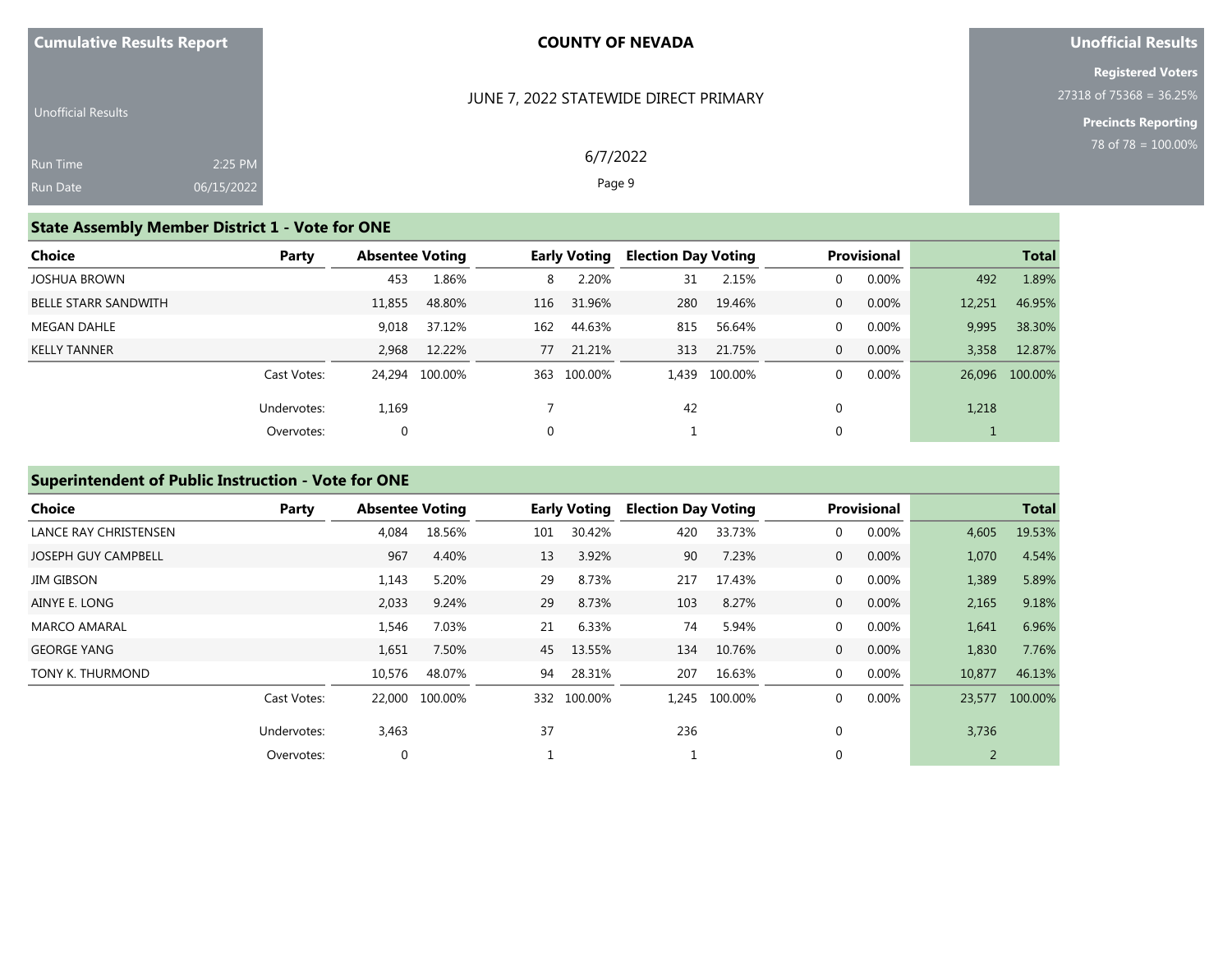| <b>Cumulative Results Report</b>   |                       | <b>COUNTY OF NEVADA</b>               | <b>Unofficial Results</b>                                                         |
|------------------------------------|-----------------------|---------------------------------------|-----------------------------------------------------------------------------------|
| Unofficial Results                 |                       | JUNE 7, 2022 STATEWIDE DIRECT PRIMARY | <b>Registered Voters</b><br>27318 of 75368 = 36.25%<br><b>Precincts Reporting</b> |
| <b>Run Time</b><br><b>Run Date</b> | 2:25 PM<br>06/15/2022 | 6/7/2022<br>Page 10                   | 78 of 78 = $100.00\%$                                                             |

# **Nevada County Superintendent of Schools - Vote for ONE**

| Choice           | Party       | <b>Absentee Voting</b> | <b>Early Voting</b> | <b>Election Day Voting</b> | Provisional | <b>Total</b>   |  |
|------------------|-------------|------------------------|---------------------|----------------------------|-------------|----------------|--|
| <b>SCOTT LAY</b> |             | 16,220 100.00%         | 210 100.00%         | 702 100.00%                | 0.00%       | 17,132 100.00% |  |
|                  | Cast Votes: | 16,220 100.00%         | 210 100.00%         | 702 100.00%                | 0.00%       | 17,132 100.00% |  |
|                  | Undervotes: | 6,580                  | 112                 | 576                        |             | 7,268          |  |
|                  | Overvotes:  |                        | 0                   |                            |             | $\Omega$       |  |

# **Placer County Superintendent of Schools - Vote for ONE**

| Choice                        | Party       | <b>Absentee Voting</b> | <b>Early Voting</b> | <b>Election Day Voting</b> | <b>Provisional</b> | <b>Total</b>     |  |
|-------------------------------|-------------|------------------------|---------------------|----------------------------|--------------------|------------------|--|
| <b>GAYLE GARBOLINO-MOJICA</b> |             | 1,561 100.00%          | 23 100.00%          | 100.00%<br>113             | 0.00%              | 100.00%<br>1.697 |  |
|                               | Cast Votes: | 100.00%<br>1.561       | 23 100.00%          | 100.00%<br>113             | $0.00\%$           | 100.00%<br>1.697 |  |
|                               | Undervotes: | 1,102                  | 25                  | 91                         |                    | 1,218            |  |
|                               | Overvotes:  | 0                      |                     |                            |                    | $\overline{0}$   |  |

# **County Supervisor District 3 - Vote for ONE**

| Choice                   | Party       |       | <b>Absentee Voting</b> |    | Early Voting |     | <b>Election Day Voting</b> |              | <b>Provisional</b> |       | <b>Total</b> |  |
|--------------------------|-------------|-------|------------------------|----|--------------|-----|----------------------------|--------------|--------------------|-------|--------------|--|
| PATTI INGRAM SPENCER     |             | 1,136 | 30.89%                 | 26 | 38.24%       | 83  | 33.07%                     | $\mathbf{0}$ | $0.00\%$           | 1,245 | 31.15%       |  |
| LISA SWARTHOUT           |             | 1,836 | 49.92%                 | 21 | 30.88%       | 68  | 27.09%                     | 0            | 0.00%              | 1,925 | 48.16%       |  |
| <b>VALENTINA MASTERZ</b> |             | 706   | 19.20%                 | 21 | 30.88%       | 100 | 39.84%                     | $\Omega$     | 0.00%              | 827   | 20.69%       |  |
|                          | Cast Votes: |       | 3,678 100.00%          |    | 68 100.00%   |     | 251 100.00%                | $\Omega$     | 0.00%              | 3.997 | 100.00%      |  |
|                          | Undervotes: | 344   |                        | 4  |              | 15  |                            |              |                    | 363   |              |  |
|                          | Overvotes:  | 0     |                        |    |              | 0   |                            |              |                    | 0     |              |  |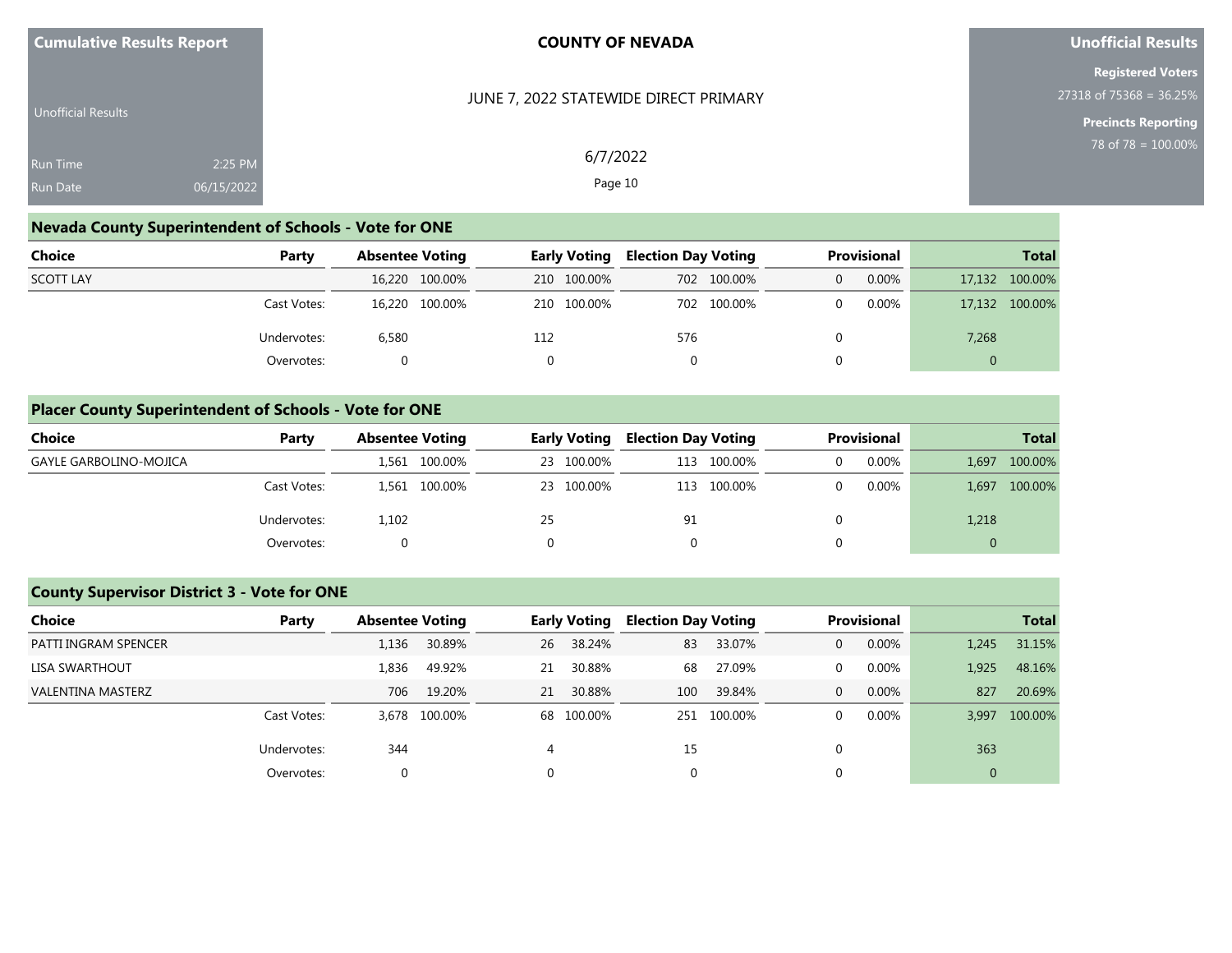| <b>Cumulative Results Report</b> |  |  |
|----------------------------------|--|--|
|----------------------------------|--|--|

## **Unofficial Results**

**Registered Voters** 27318 of 75368 = 36.25%

**Precincts Reporting**

| Unofficial Results |            | JUNE 7, 2022 STATEWIDE DIRECT PRIMARY |  |
|--------------------|------------|---------------------------------------|--|
| <b>Run Time</b>    | 2:25 PM    | 6/7/2022                              |  |
| <b>Run Date</b>    | 06/15/2022 | Page 11                               |  |

# **County Supervisor District 4 - Vote for ONE**

| <b>Choice</b>       | Party       | <b>Absentee Voting</b> |         |          | <b>Early Voting</b> |     | <b>Election Day Voting</b> |   | <b>Provisional</b> |                | <b>Total</b>  |
|---------------------|-------------|------------------------|---------|----------|---------------------|-----|----------------------------|---|--------------------|----------------|---------------|
| <b>SUSAN HOEK</b>   |             | 4,755                  | 83.80%  | 56       | 74.67%              | 197 | 60.99%                     |   | 0.00%              | 5,008          | 82.48%        |
| <b>CALVIN CLARK</b> |             | 919                    | 16.20%  | 19       | 25.33%              | 126 | 39.01%                     | 0 | 0.00%              | 1.064          | 17.52%        |
|                     | Cast Votes: | 5.674                  | 100.00% |          | 75 100.00%          |     | 323 100.00%                |   | 0.00%              |                | 6,072 100.00% |
|                     | Undervotes: | 631                    |         | 4        |                     | 32  |                            |   |                    | 667            |               |
|                     | Overvotes:  | $\Omega$               |         | $\Omega$ |                     |     |                            |   |                    | $\overline{0}$ |               |

#### **Assessor - Vote for ONE**

| Choice                | Party       | <b>Absentee Voting</b> |        | <b>Early Voting</b> |             | <b>Election Day Voting</b> |               | <b>Provisional</b> |       | <b>Total</b> |                |
|-----------------------|-------------|------------------------|--------|---------------------|-------------|----------------------------|---------------|--------------------|-------|--------------|----------------|
| ROLF KLEINHANS        |             | 15,180                 | 71.90% | 223                 | 70.57%      | 854                        | 71.17%        |                    | 0.00% | 16,257       | 71.84%         |
| <b>GERALD BUSHORE</b> |             | 5,934                  | 28.10% | 93                  | 29.43%      | 346                        | 28.83%        |                    | 0.00% | 6,373        | 28.16%         |
|                       | Cast Votes: | 21.114 100.00%         |        |                     | 316 100.00% |                            | 1.200 100.00% |                    | 0.00% |              | 22,630 100.00% |
|                       | Undervotes: | 4,349                  |        | 54                  |             | 281                        |               |                    |       | 4,684        |                |
|                       | Overvotes:  | 0                      |        |                     |             |                            |               |                    |       |              |                |

# **Auditor-Controller - Vote for ONE**

| Choice           | Party       | <b>Absentee Voting</b> |                | Early Voting |             | <b>Election Day Voting</b> |               | Provisional    |       | <b>Total</b>   |         |
|------------------|-------------|------------------------|----------------|--------------|-------------|----------------------------|---------------|----------------|-------|----------------|---------|
| <b>GINA WILL</b> |             | 9.714                  | 46.09%         | 86           | 26.96%      | 298                        | 24.37%        | $\Omega$       | 0.00% | 10,098         | 44.65%  |
| ROB TRIBBLE      |             | 11,361                 | 53.91%         | 233          | 73.04%      | 925                        | 75.63%        | $\overline{0}$ | 0.00% | 12,519         | 55.35%  |
|                  | Cast Votes: |                        | 21.075 100.00% |              | 319 100.00% |                            | 1,223 100.00% | $\Omega$       | 0.00% | 22,617         | 100.00% |
|                  | Undervotes: | 4,388                  |                | 51           |             | 259                        |               |                |       | 4,698          |         |
|                  | Overvotes:  | 0                      |                | $\Omega$     |             | $\mathbf{0}$               |               | 0              |       | $\overline{0}$ |         |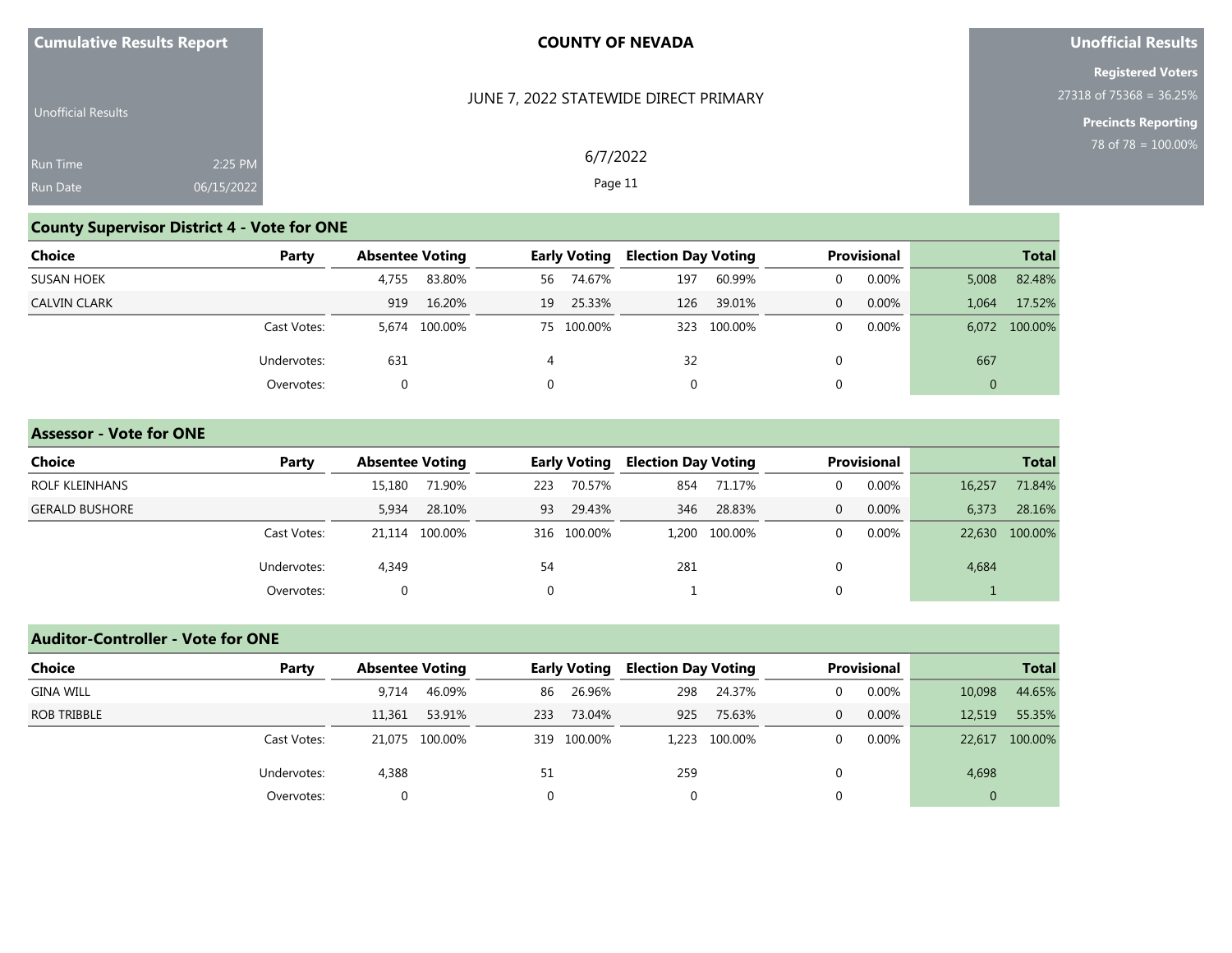| <b>Cumulative Results Report</b> |  |  |
|----------------------------------|--|--|
|                                  |  |  |

## **Unofficial Results**

**Registered Voters** 27318 of 75368 = 36.25%

> **Precincts Reporting** 78 of 78 = 100.00%

| <b>Unofficial Results</b> |            |
|---------------------------|------------|
| <b>Run Time</b>           | $2:25$ PM  |
| <b>Run Date</b>           | 06/15/2022 |

**Clerk-Recorder/Registrar of Voters - Vote for ONE**

## JUNE 7, 2022 STATEWIDE DIRECT PRIMARY

6/7/2022 Page 12

Overvotes: 0 0 2 0 2

| Choice        | Party       |        | <b>Absentee Voting</b> |     |             |     | <b>Early Voting Election Day Voting</b> |    | Provisional |        | <b>Total</b>   |  |
|---------------|-------------|--------|------------------------|-----|-------------|-----|-----------------------------------------|----|-------------|--------|----------------|--|
| PAUL GILBERT  |             | 1.716  | 7.53%                  |     | 42 11.97%   | 337 | 25.69%                                  |    | $0.00\%$    | 2,095  | 8.57%          |  |
| NATALIE ADONA |             | 15,984 | 70.13%                 | 169 | 48.15%      | 471 | 35.90%                                  | 0. | $0.00\%$    | 16,624 | 67.98%         |  |
| JASON TEDDER  |             | 5,093  | 22.34%                 | 140 | 39.89%      | 504 | 38.41%                                  |    | $0.00\%$    | 5.737  | 23.46%         |  |
|               | Cast Votes: |        | 22,793 100.00%         |     | 351 100.00% |     | 1,312 100.00%                           |    | $0.00\%$    |        | 24,456 100.00% |  |
|               | Undervotes: | 2,670  |                        | 19  |             | 168 |                                         |    |             | 2,857  |                |  |

### **District Attorney - Vote for ONE**

| Choice              | Party       | <b>Absentee Voting</b> | Early Voting | <b>Election Day Voting</b> | Provisional | <b>Total</b>   |  |
|---------------------|-------------|------------------------|--------------|----------------------------|-------------|----------------|--|
| <b>JESSE WILSON</b> |             | 17,948 100.00%         | 246 100.00%  | 850 100.00%                | 0.00%       | 19,044 100.00% |  |
|                     | Cast Votes: | 17,948 100.00%         | 246 100.00%  | 850 100.00%                | $0.00\%$    | 19,044 100.00% |  |
|                     | Undervotes: | 7,515                  | 124          | 631                        |             | 8,270          |  |
|                     | Overvotes:  |                        |              |                            |             |                |  |

## **Sheriff/Coroner/Public Administrator - Vote for ONE**

| Choice       | Party       | <b>Absentee Voting</b> | <b>Early Voting</b> | <b>Election Day Voting</b> | Provisional | <b>Total</b>   |  |
|--------------|-------------|------------------------|---------------------|----------------------------|-------------|----------------|--|
| SHANNAN MOON |             | 19,065 100.00%         | 100.00%<br>257      | 841 100.00%                | 0.00%       | 20,163 100.00% |  |
|              | Cast Votes: | 19.065 100.00%         | 257 100.00%         | 841 100.00%                | $0.00\%$    | 20,163 100.00% |  |
|              | Undervotes: | 6,398                  | 112                 | 639                        |             | 7,149          |  |
|              | Overvotes:  |                        |                     |                            |             |                |  |